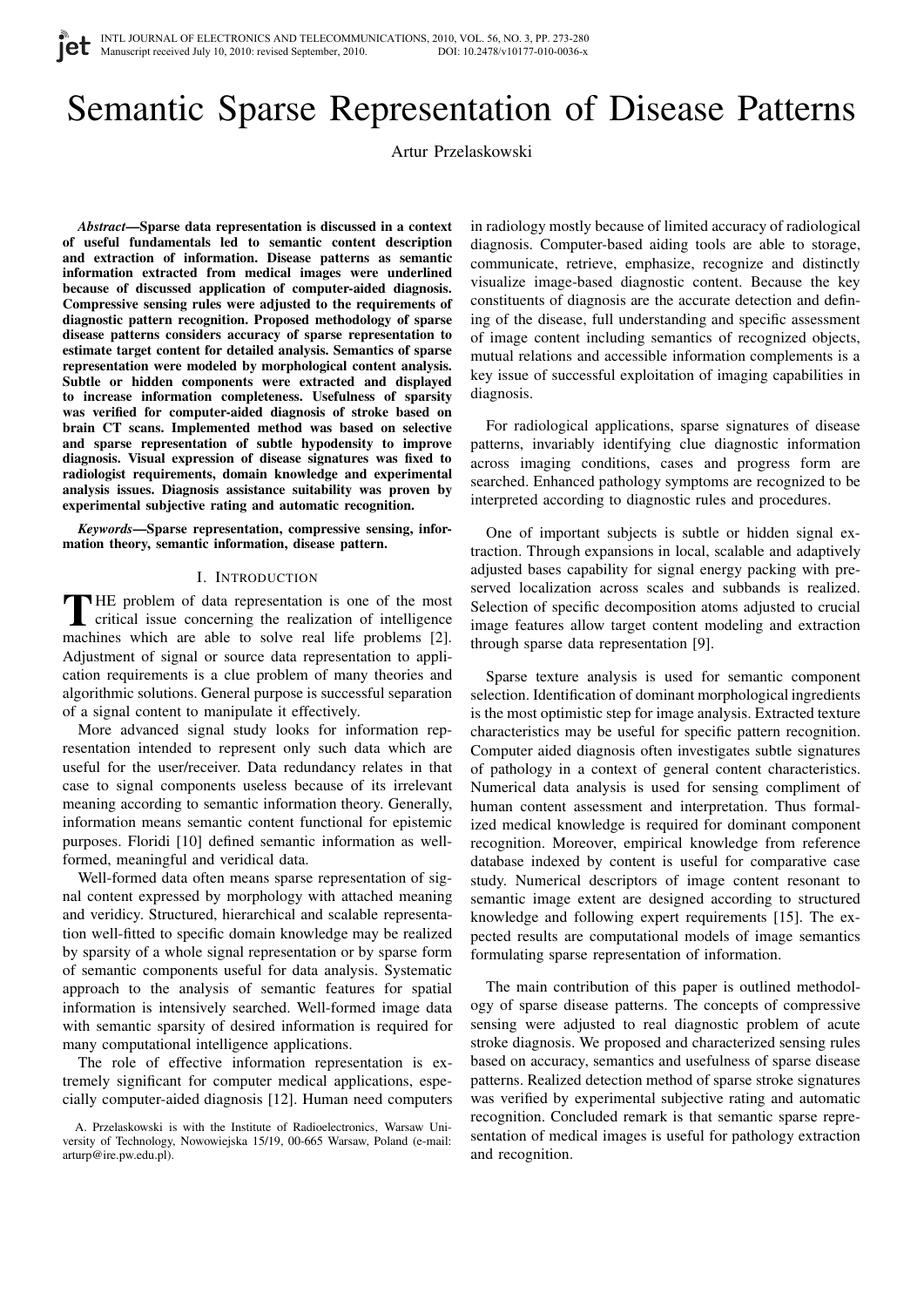# II. SPARSE DATA REPRESENTATION – THE PROBLEM **DEFINITION**

Common practice of signal acquisition follows the basic principle of the Nyquist-Shannon sampling theory defined for frequency bandlimited signals. It states that perfect reconstruction of a signal needs the number of signal samples or measures that is dictated by its bandwidth. The number of Fourier samples we need to acquire must match the desired resolution of the signal. However, it is possible to reconstruct signals of interests accurately and sometimes even exactly from a number of samples which is far smaller than the desired resolution of the signal, e.g. the number of acquired measures. A few years ago, *compressive sampling* (or sensing) theory has emerged which shows that super-resolved signals can be reconstructed from far fewer measurements than what is usually considered necessary [4]. Since we can sample signals at roughly the "information rate" rather than the Nyquist rate. Compressive sensing emphasizes sparsity as very attractive theoretical and practical signal property that has played and continues to play a fundamental role in many fields of signal processing applications.

Sparsity and, more generally, compressibility leads to efficient data source modeling and separation, estimation, coding, dimensionality reduction, feature extraction and pattern recognition. Nowadays, sparse signal representation plays extremely important role in many up-to-date theories and applications [22]. In the field of medical imaging (according to current call for papers of special issue IEEE Trans Medical Imaging<sup>1</sup>), compressive sensing allows accurate recovery of an image from far fewer measurements than the number of unknowns. Moreover, it does not require a close match between the sampling pattern and characteristic image structures giving sparse structure essence estimates. Compact and sensible signal appearance is hot topic of medical imaging because its transformative potential in major aspects of system design, algorithm development, and preclinical and clinical applications.

For instance, data representation influences the generalization error of kernel based learning machines like Support Vector Machines (SVM) for classification [1]. In case of sparse data representation, the generalization capacity of an SVM trained by using polynomial or Gaussian kernel functions is equal to the one of a linear SVM. It means that sparse data representations reduce the generalization error as long as the representation is not too sparse, as in the case of very large dictionaries.

### *A. Basics of Sparsity*

Strictly, a signal is sparse in relation to source dimension if most of its entries are (approximately) zero. Let's consider discrete signal f in finite-dimensional subspace of  $\mathbb{R}^N$  as a vector of N measurements:  $f = [f_1, f_2, \ldots, f_N]$ . A vector is exactly **sparse** if a finite set of significant measurement indexes  $\Lambda = \{1 \le i \le N :$  $f_i \neq 0$  is of cardinality  $\#\Lambda = M \ll N$  [23]. In that case we can say that f is M-sparse, i.e.  $||\mathbf{f}||_0 = M$  (the number

of nonzero measurements of x is called  $l_0$  pseudo-norm of x:  $||x||_0$ ).

Most real signals sampled or acquired are not sparse in source space but they can be sparse after being decomposed on a specific set of functions – elementary waveforms called atoms. Appropriate transform domain is searched to make signal representation as sparse as possible. Generally, it is realized by signal expansion over dictionary of atoms, i.e. possibly redundant collection  $\mathcal{D} = {\varphi_i}_{i=1}^I$  of unit-norm vectors:  $||\varphi_i||_2 = 1$  for all i such as span $\{\varphi_i\} = \mathbb{R}^N$ . If  $\{\varphi_i\}$  are linearly dependent, the dictionary is redundant.

Optimized expansion in  $D$  leads to compact representation of a large class of signals according to compressive sampling concept. Signal f is synthesized as a linear combination of  $M$  respectively adjusted atoms of  $D$  (according to ad-hoc or more less formal method), such that

$$
\mathbf{f} = \sum_{j=1}^{M} a_j \varphi_{i_j} \tag{1}
$$

Decomposed representation of  $f$  in  $D$  is a vector of coefficients  $\mathbf{a} = [a_1, a_2, \dots, a_M] \in \mathbb{R}^N$  and  $\mathbf{a} = \langle \mathbf{f}, \varphi_{i,j} \rangle$ .

Flexible expansion atoms are adaptively adjusted to morphological signal content according to the prior knowledge and signal sparsity requirements or assumptions. Sparse signal expansion in specific  $\Phi = {\{\varphi_{i_j}\}}_{j=1}^M$  means that only a few atoms of  $D$  are active to describe  $\mathbf{f}$ . The signal is modeled only with the atoms well approximating its investigated features.

Formally, exact (interpolated) sparse representation problem is defined as solution of

$$
\min_{\mathbf{a}} ||\mathbf{a}||_0 \text{ subject to } \mathbf{f} = \sum_{j=1}^{M} a_j \varphi_{i_j} \tag{2}
$$

what means finding the sparsest representation of  $f$  over  $D$ [13]. Optimization procedure design tries to answer how to construct such set of approximants when the approximated function is known.

In practice, many signals of interests are not exactly sparse in expansion over any basis because of any acquisition limitations, specificity of analyzed semantic information etc. Instead, they may be weakly sparse or approximately sparse that the sorted magnitudes of representation coefficients decay quickly according to different forms of power law.

A sparsest approximation of f that achieves error  $\epsilon > 0$ (error sparse approximation) is found by solving

$$
\min_{\mathbf{a}} ||\mathbf{a}||_0 \text{ subject to } ||\mathbf{f} - \sum_{j=1}^{M} a_j \varphi_{i_j}||_2 \le \epsilon \tag{3}
$$

Alternatively, best approximation problem with other constraints is formulated as

$$
\min_{\mathbf{a}} ||\mathbf{f} - \sum_{j=1}^{M} a_j \varphi_{i_j}||_2 \text{ subject to } ||\mathbf{a}||_0 \le M \tag{4}
$$

The purpose is to find the sparsest representation of f using assumed number of M atoms (minimizing approximation error with assumption of *M*-sparse approximation).

<sup>1</sup>http://www.ieee-tmi.org/CallForPapers.html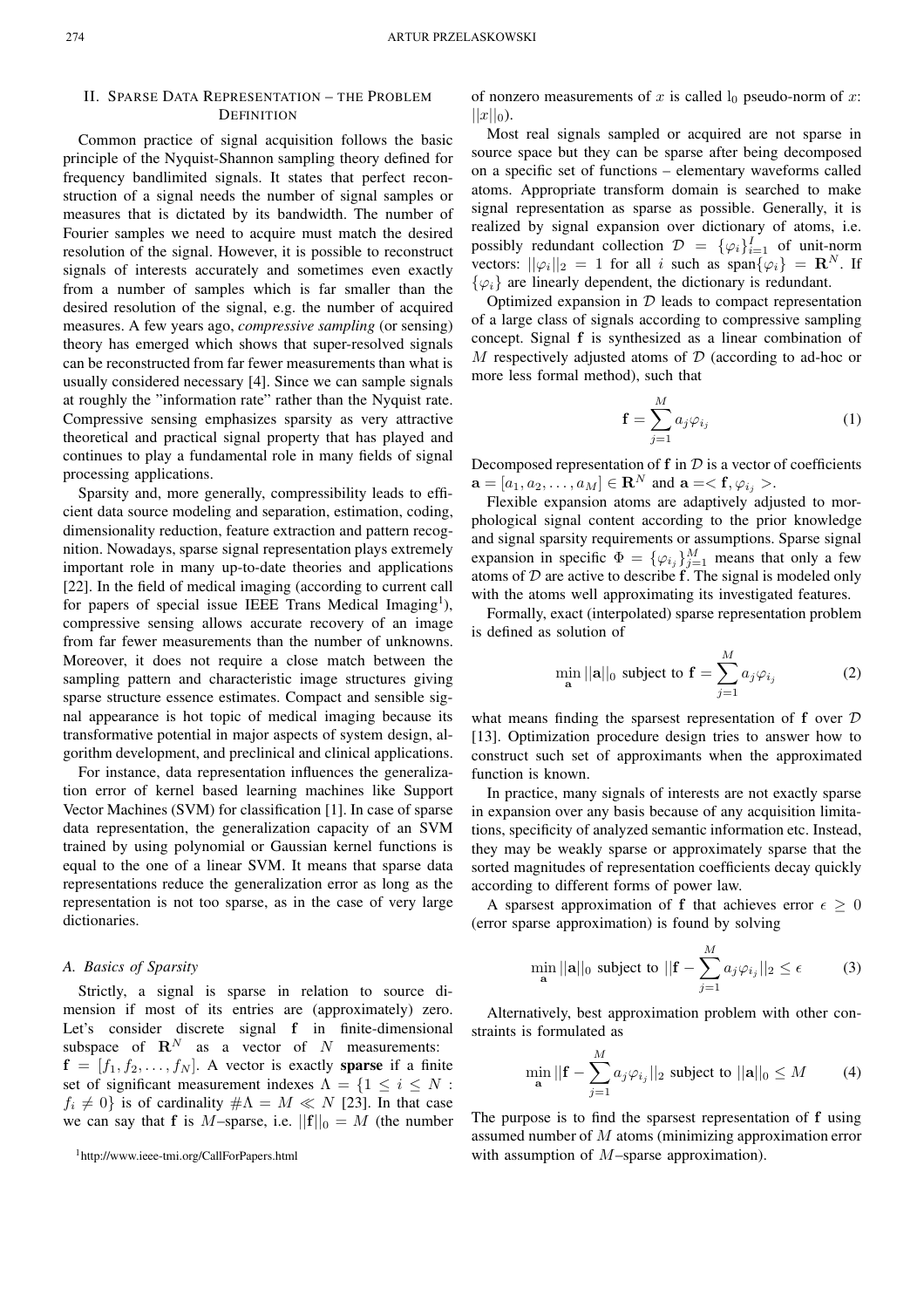Unfortunately, given an arbitrary redundant dictionary D and a signal f, it is NP-hard to solve the sparse representation problem. But compressed sensing proposes strong theoretical and algorithmic support for methods that investigate sparse solutions. One of important issues is that natural and most of interest dictionaries are far from arbitrary. Orthogonal transform bases give unique solution to sparse problem. The coherence of a dictionary is a measure of dictionary usefulness. Large, incoherent (with small coherency) dictionaries make the solution of spare problem more predictable.

## *B. Proposed Methodology of Sparse Disease Patterns (SDP)*

Disease patterns are searched as a descriptors of specific diagnostic information. Verified hypothesis is that sparse representation of image data is useful for pathology extraction and recognition. However, signal decomposition procedures should comply domain knowledge and specific requirements of considered application. Proposed scheme is partly general, partly adapted for recognition of diagnostic information hidden in source data.

We propose three conditions important for sparse representation efficiency, considering even (if possible) signal acquisition in "information rate" or postprocessing, according to compressive sensing rules:

- accuracy of sparse representation  $\epsilon$  approximated signal (noiseless setting is  $\epsilon = 0$ ) representation form according to actual signal estimation criteria; generally noise or artifacts should be reduced through increased sparsity of the measurements;
- semantics of sparse representation information extraction by morphological content analysis and adjustment of expansion coefficient distribution; diagnostically important components which are subtle or hidden can be extracted to increase information completeness;
- usefulness of sparse representation  $-$  determining of the receiver requirements and assurance of user-oriented output; domain knowledge is extremely useful to represent semantic information in a form optimized to application requirements.

#### III. ACCURACY OF SPARSE REPRESENTATION

Accuracy of sparse representation is useful as a first stage of noisy signal processing to estimate target content for farther analysis. Generally useful procedure is the sparsest approximation of f according to eq.(3) that achieves acceptable error  $\epsilon$ . However, important question is how, knowing the regularity of f to be approximated, how to derive approximation error bounds for the best approximants within a class of bounded complexity.

To solve the best approximation problem defined by eq.(4), estimation of such approximant set is based on noisy data from the unknown target function to be approximated. The number of approximants should be fixed according to gathered knowledge.

Error bands, the number and kind of approximants may be fixed computationally with Orthogonal Matching Pursuit, Basis Pursuit, Basis Pursuit Denoising, Iterative Thresholding,

Compressive Sampling Matching Pursuit, and many other techniques [17], [11]. However, formalized domain knowledge (ontologies) completed with heuristic and experimental procedures give semantic models advising choice of best parameters [19].

#### *A. Nonlinear Approximation*

The fundamental problem of approximation theory is to resolve a possibly complicated target function by simpler, easier to compute basis functions called the approximants [6], [16]. Formally, an approximation process can be simply defined in a Hilbert space with inner product  $\langle ., . \rangle$  and norm  $\Vert \cdot \Vert_H$ . Let  $\{\varphi_i\}_{i=1,2,...}$  be an orthonormal basis for complete H . Each signal  $f \in H$  can be decomposed on this basis  $f = \sum_{i=1}^{+\infty} a_i \varphi_i$  with the coefficients of orthogonal expansion  $a_i = \langle \mathbf{f}, \varphi_i \rangle.$ 

In case of nonlinear approximation we use the nonlinear space  $\mathbf{A}_N$  for expression of  $\tilde{\mathbf{f}} \in \mathbf{H}$  as  $\tilde{\mathbf{f}}_{(N)} = \sum_{i \in \Lambda} a_i \varphi_i$ , where  $\Lambda \subset \mathbf{N}$  is a finite set of indexes with the cardinality  $\#\Lambda = M \leq N$ . M terms are chosen depending on the meaningful features of approximated f.

Nonlinear approximation error  $\tilde{\epsilon}_N^2(\mathbf{f}) = \sum_{i \notin \Lambda} |a_i|^2$  is minimal and decays as  $M$  increases if  $\Lambda$  corresponds to the  $M$  vectors that best correlate to  $f$ , i.e. having the largest coefficients of the expansion  $|a_i|$ . For the set of indexes  $\Lambda_r = \{i_j\}_{j=1,2,...,M}$  sorted according to decreasing order of the corresponding coefficients,  $|a_j = \langle \mathbf{f}, \phi_{i_j} \rangle | \geq |a_{j+1}|,$  $0 < j < M$ , we have f approximation  $\tilde{\mathbf{f}}_{(M)} = \sum_{j=1}^{M} a_j \varphi_{i_j}$ with the error  $\tilde{\epsilon}_N^2(\mathbf{f}) = \sum_{j=M+1}^{+\infty} |a_j|^2$ . The decay rate of  $\tilde{\epsilon}_N^2({\bf f})$  as M increases is a measure of approximation efficiency. Consequently, the basis functions of approximation space should represent the most important, precisely characterized and distinguishable features of the target function, according to knowledge platform.

# *B. Bases*

Scalable local bases, especially wavelets are tailor-made for nonlinear approximation because of fast and simple computation, simplified characterization of approximation spaces based on almost unconditional function classes with controlled regularity and transparent strategies of basis selection and target function estimates. A wavelet multiscale representation focuses on localized signal structures with a zooming procedure that progressively reduces the scale parameter. Local signal regularity is characterized by the decay of the wavelet transform amplitude across scales. Singularities are detected and interpreted by following the wavelet domain local maxima at fine scales. Adaptive thresholding of wavelet coefficients makes such representation extremely useful for nonlinear approximation [14], [11].

A nonlinear approximation in a wavelet orthonormal or biorthogonal basis defines an adaptive grid that refines the approximation scale in the neighborhood of the signal singularities. If the target function is smooth in a region of interests a coarse scale of dyadic decomposition is used. For regions where the target function is less smooth the wavelet functions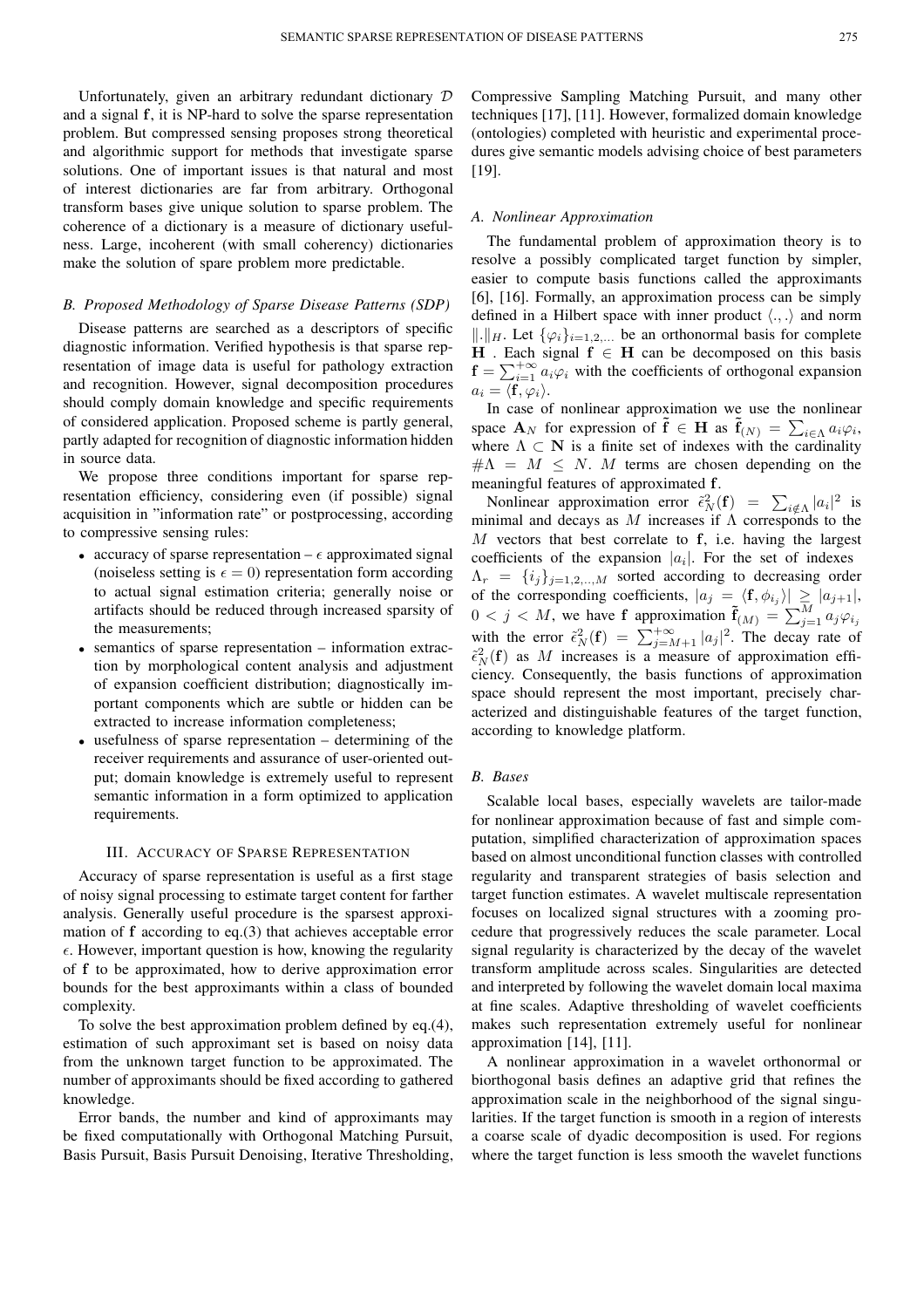of higher resolution scales are used for the approximation. More accurate allocating terms in a nonlinear strategy depend on signal energy distribution across scales and subbands.

If f is piecewise regular then few wavelet coefficients are affected by isolated discontinuities and the error decay depends on the uniform regularity between these discontinuities. For smooth wavelet basis with  $p$  vanishing moments we have  $\tilde{\epsilon}_N^2 = O(M^{-2\alpha})$  for uniformly Lipschitz function f with  $\alpha < p$ .

More efficient nonlinear image approximation may be constructed with scaled basis functions whose support shape can be adapted to the orientation and regularity of the object contours. It refers to non-separable wavelet kernels called 2D wavelets with anisotropic dilations, rotations and translations of mother function  $\varphi_{m,n,\theta}(\cdot,\cdot)$  oriented by  $\theta$ . The basic concepts of 2D wavelets use adaptive geometry-based approaches such as wedgelets (beamlets, platelets etc.), or directional frames such as ridgelets, curvelets, contourlets [8].

We found curvelets as natural and flexible extension of tenor wavelets to 2D domain. Curvelet decomposition is a multiscale pyramid corresponding to family of functions with many directions and positions at each length scale, and needleshaped elements at fine scales. This pyramid contains elements with a very high degree of directional specificity. In addition, the curvelet transform is based on a established anisotropic scaling principle which is quite different from the isotropic scaling of wavelets.

First generation curvelets were based on ridgelets, i.e. continuous functions in the form of  $\rho_{m,n,\theta}(x, y)$  $m^{-1/2}\psi((\cos(\theta)x+\sin(\theta)y-n)/m)$ . Ridgelet decomposition is a form of wavelet image analysis in the Radon domain. It solves the problem of sparse approximation of smooth objects with straight edges. But for finer approximation of curved edges one can use a sufficient fine scale to capture curves as almost straight edges. Thus curvelet transform was based on multiscale ridgelets combined with a spatial bandpass filtering operations and subbands splitting into blocks. Second generation curvelets are defined directly in via frequency partitioning without ridgelets. Digital curvelet image decomposition is based on unequally-spaced fast Fourier transforms or the wrapping of specially selected Fourier samples [5].

Dictionary of such wavelet bases is really important for compressing sensing methodology.

# IV. SEMANTICS OF SPARSE REPRESENTATION

Typical optimization criteria of signal expansions in atom dictionary are based only on l–norms and metrics in constructed solution space. However, medical applications pay special attention for semantic models of compactly distributed pathology signatures. Algorithms should be adaptively adjusted to predicted meaning of extension coefficients.

# *A. Estimation by Thresholding*

Estimation of masked signal is often necessary condition for effective detection of diagnostic information. Basic scheme of nonlinear approximation applies thresholding function with zeroing the expansion coefficients of magnitude less than the

threshold value  $\tau$ . For the source signal  $s = f + \eta$  (with masking background  $\eta$ ), we can estimate target disease function f by selection of the coefficients  $a_i^{(s)}$  with thresholding function  $d(\cdot)$  as follows:  $\tilde{\mathbf{f}} = \sum_{i=1}^{N} d(a_i^{(s)})$  $i^{(s)}\rangle\varphi_i$ . Considering specific coefficient meaning dependent on context appearance  $c_i$ , thresholding is realized by more general formula

$$
\tilde{\mathbf{f}} = \sum_{i=1}^{N} d(a_i^{(\mathbf{s})}, \Sigma_i) \varphi_i
$$
 (5)

where  $\Sigma_i = \Sigma(c_i)$  is modeled according to domain knowledge.

The thresholds are matched adaptively considering coefficients distributed across scales, subbands and orientations keeping only expansion domain transients coming from the disease function, according to heuristic model of sparse disease signatures.

## *B. Patch Domain Modeling*

To make representation effectively fixed to local semantics of diagnostic image, patch-based image processing is useful. Moreover, optimization is often simpler and more accurate because of more distinct and unique local criteria. Local patches are block contexts of each or selected pixels to be decomposed according to multi-component sparse criteria [18]. An image  $f \in \mathbb{R}^N$  of N pixels is processed by extracting patches  $p(f_x)$  of size  $\nu \times \nu$  around selected pixel position  $x \in \{1, \ldots, X\}, X \leq N$ :

$$
\forall_l \in \mathcal{L} = \{-\nu/2 + 1, \dots, \nu/2\}^2, p_l(f_x) = f_{x+t} \tag{6}
$$

Thus, the patch  $p(f_x) = \{p_l(f_x)\}_{l \in \mathcal{L}}$  is handled as a vector of size  $n = \nu^2$ . Next, linear modeling operator  $\mathcal{P}: \mathbf{f} \to \{p(f_x)\}_x$ extracts all the patches from an image.

Each patch is approximated by  $M$ -sparse representation of local features as

$$
\tilde{f}_x = \sum_{j=1}^m w_{j_k} \varphi_j \tag{7}
$$

where each  $w(j_k) \in \mathbf{R}$  is sorted coefficient associated to the atom from a dictionary  $\mathcal{D} = {\varphi_i}$ . Ordered patchbased approximation allows extraction of local image features important for diagnosis.

Patch domain data modeling is useful for image texture analysis, synthesis, inpainting and classification [18]. We decided to adjust patch-based image analysis for ischemic tissue recognition.

# *C. Multi-component Data Representation*

One possible realization of data content analysis is morphological component analysis (MCA) taking into account semantics of represented information. MCA was designed to separate several components which have different morphologies through decomposition of the signal into building blocks [3]. MCA decomposition exploits morphological diversity of selected data features associated to respective atoms of used dictionary. Fundamental assumption is that for every signal target behavior to be separated, there exists in dictionary a basis enables its sparse and as sparse as possible representation.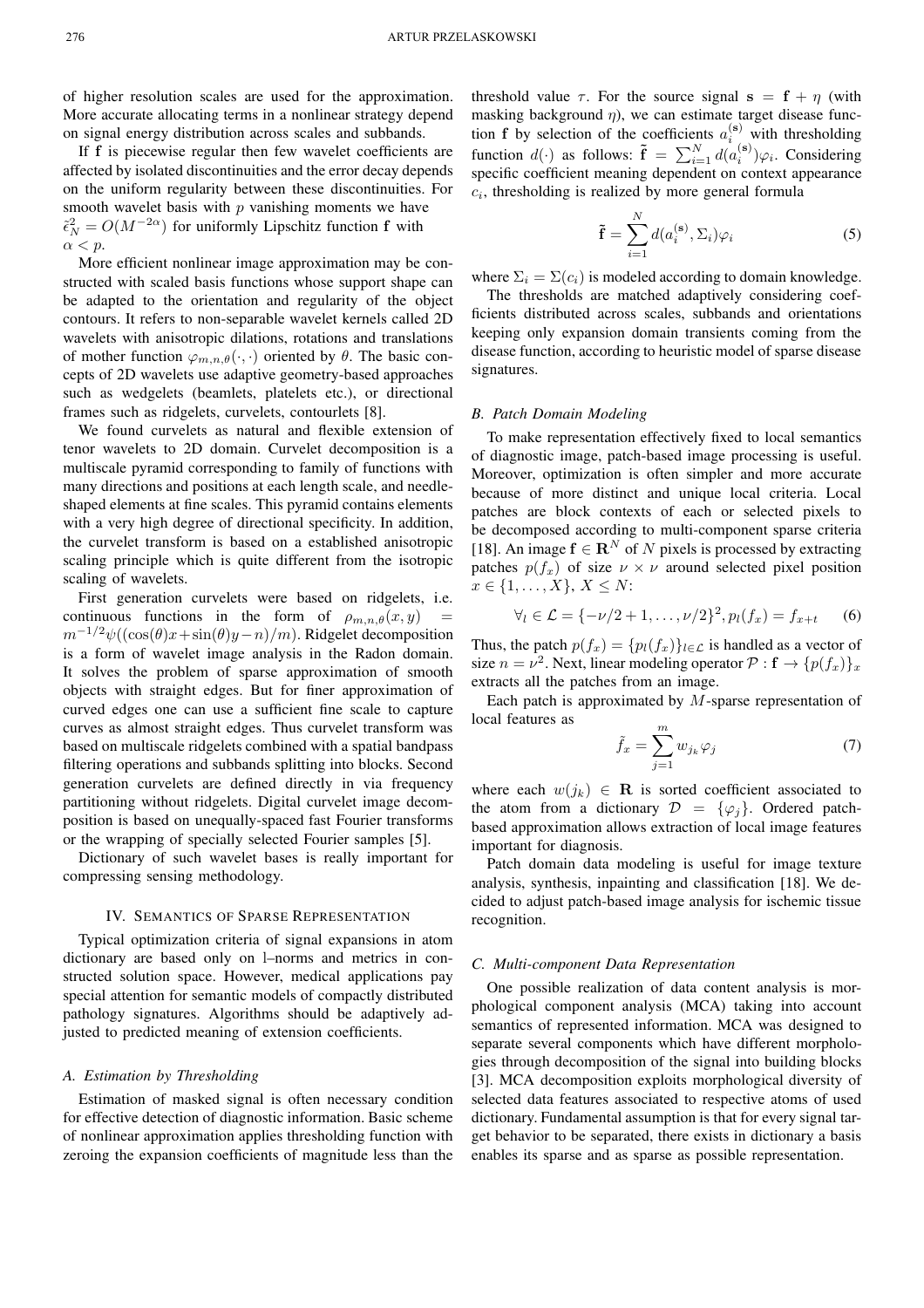Let a given signal  $f$  be a sum of  $K$  components having different morphologies  $\mu_k$  and meanings  $\Sigma_k$ :  $f = \sum_{k=1}^{K} f_k(\mu_k, \Sigma_k)$  according to available domain knowledge. We assume that a dictionary of bases (sets of respective atoms)  $\mathcal{D} = {\Phi_1, \dots, \Phi_K}$  exists such that for each k component  $f_k$  is satisfactorily sparse in respective  $\Phi_k$ . It means that  $\forall j \neq k, ||\Phi_k^T f_k||_0 < ||\Phi_k^T f_j||_0$  and  $||\Phi_k^T f_k||_0 < < ||f_k||_0$ , where  $||f||_0$  denotes the  $l_0$  pseudo-norm of the vector (*de facto* the number of nonzero coefficients of  $f$ ).

To make the problem solution accurate and useful for exemplar stroke disease modeling, two semantic components of density distribution  $f_d$  and tissue texture characteristics  $f_t$ were assumed to be estimated.

We have  $f = f_d + f_t$  and assume heuristically and empirically determined basis  $\Phi_d$  and  $\Phi_t$ . The components  $f_d$ and  $f_t$  are estimated by solving the following constrained optimization problem:

$$
\min_{f_d, f_t} \{ ||\Phi_d^T f_d||_1 + ||\Phi_t^T f_t||_1 \} \text{ s.t. } ||\Sigma_f - \Sigma_{f_d} - \Sigma_{f_t}||_2 < \Sigma_\sigma \quad (8)
$$

where  $\Sigma_{\sigma}$  is acceptable approximation of f meaning  $\Sigma_{f}$  by sum of component meanings taking into account imaging modality and case conditioning. The algorithm of respective component estimation relies on general concept of an iterative and interactive (according to radiologist requirements) alternate matched decomposition and thresholding scheme originated in the method proposed by [22]. Current estimate of  $f_d$  at iteration m,  $\tilde{f}_d^{(m)}$  $\int_{d}^{(m)}$  is fixed by:

- nonlinear approximation of  $f_d^{(m)}$  $\int_{d}^{(m)}$  by
	- **–** residual representation of  $r_d^{(m)} = \mathbf{f} \tilde{f}_t^{(m-1)}$ ,
	- **–** thresholding of the expansion coefficients  $\mathbf{a} \, = \, \Phi_d^T r_d^{(m)}$  $\binom{m}{d}$  according to semantic characteristics of density distribution  $\Sigma_{f_d}$ , and reconstruction of  $\tilde{f}_{d}^{(m)} = \sum_{i} d(\mathbf{a}, \Sigma_{f_d}) \Phi_{di}$  ,
- iterative and alternatively interactive regulation of the threshold, i.e. approximation rate, to extract accurately useful features of disease.

# V. USEFULNESS OF SPARSE REPRESENTATION

Accurate and semantic representation is useful if the method of content extraction is adjusted to human perception conditioning and interpretation procedure with responsibility of making diagnostic decisions. It is highly specific condition of sparsity application.

## *A. Ischemic Stroke Diagnosis*

Usefulness of sparse representation was confirmed by effective extraction of hidden diagnostic information in case of acute ischemia detection. Accurate early diagnosis of hyperacute ischemic stroke is critical due to limited timing of applicable thrombolytic therapy. However, clinical phenotype is today obligatory completed with neuroimaging. It should allow identification of patients with acute stroke and selection of suitable treatment. Computed tomography (CT) as an imaging method of first choice is used for efficient identification of patients with acute stroke. Consequently, it allows selection of suitable treatment, exclusion of intracerebral hemorrhage and determination of etiology as well as follow-up therapy and its possible complications.

A CT image of the brain in acute stroke patients is not self-evident. Reading of CT needs training and additional knowledge about the physical conditions of image contrast distribution with noise and artifacts-caused limitations [24]. Significant CT number instability masks very subtle hypodense changes within ischemic region making pathology detection extremely difficult for many cases of irreversible infarcts. Thus, a challenge for CAD applications is making hypodensity distribution more distinct to reveal the diagnostic content and improve accurate recognition of infarct signatures.

## *B. SDP Implementation*

The sparse model of brain tissue density distributed across image was used to extract subtle, diagnostically important hypodensic changes. Proposed procedure computes sparse representation of ischemic stroke patterns to extract hidden pathology manifestation according to accuracy, semantics and usefulness conditions.

According to assumed CT scan model of disease content, two component data representation consists of mean density distribution extracted for hypodensity perception improvement and tissue texture distinction used for completed verification of ischemia in automatic procedure.

Accuracy of sparse hypodensity representation was provided by nonlinear approximation with heuristically selected curvelet signal expansion and adapted thresholding procedure of *waveshrink*.

Curvelets provide an essentially optimal representation of hypothetical density target function  $f$  which is  $C^2$  (twice continuously differentiable) except for discontinuities along C<sup>2</sup> curves. The nonlinear approximation error obeys  $\tilde{\epsilon}_N^2(f)$  =  $O(M^{-2}(\log M)^3)$  and is optimal in the sense that no other representation can yield a smaller asymptotic error with the same number of terms [6].

Satisfying results of disease estimation were achieved with curvelets *waveshrink* defined by  $d_{\tau}^{(waves h)}(a_i^{(s)})$  $\binom{s}{i}, \Sigma_i$  =  $\frac{a_i^{(s)}}{\|a_i^{(s)}\|} \cdot (\|a_i^{(s)}\|)$ ļl  $\left\| \begin{array}{c} (s) \\ i \end{array} \right\| - \tau_i$  for complex coefficients with magnitudes  $||a_i^{(s)}|| > \tau_i$ . Threshold  $\tau_i = \tau(\Sigma_i)$  is fitted to scale and subband data characteristics. Moreover,  $\tau_i$  is used for interactive selection of morphological content complexity (see Fig. 1).



Fig. 1. Diagnostic content extracted from source CT scan (left). Hypodensity distribution across ROI was approximated progressively with 6, 4 and 3 components, respectively (left to right). The darkest component asymmetrically distributed across brain axis was considered to be potential indication of central region of ischemia.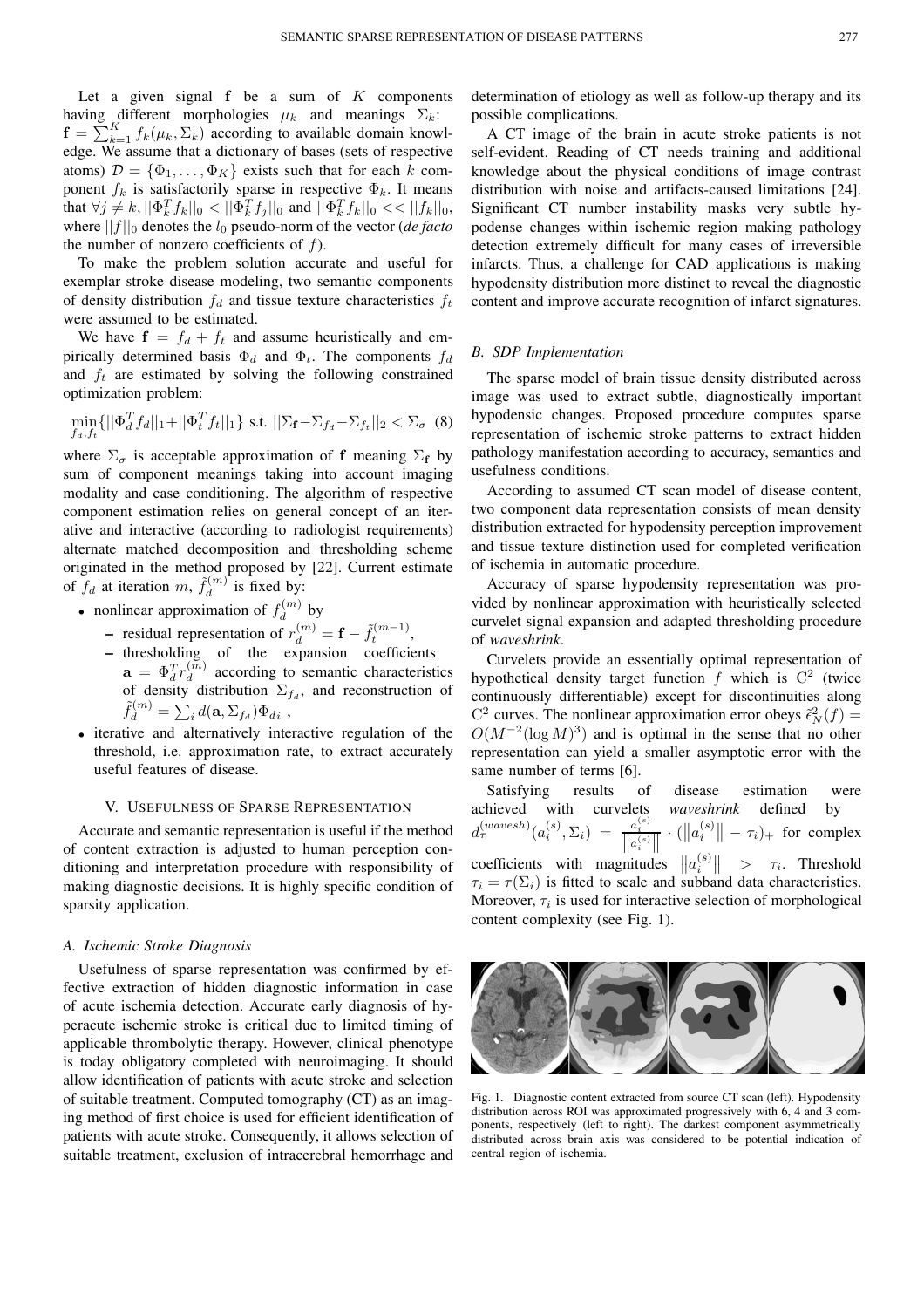Additionally, tensor wavelet-based perfecting of image reconstruction was used for smoothing approximated content that contains stroke-oriented components. Fundamental wavelet decomposition requires the filters to be finite impulse response and linearly phased to form orthogonal filter banks (FBs). However, only non-smooth Haar filter fulfill such requirements. We constructed orthogonal FB with softening perfect reconstruction (PR) condition controlling the distortion introduced in data processing to extract basic (lower frequency) signal content. Spline non–PR FB was defined by low pass filter  $h = [1/4, 1/2, 1/4]$  and mirror high pass filter  $g = [-1/4, 1/2, -1/4]$  [20]. As result, directional characteristics of extracted components was more continuous and smooth. Consequently, reconstructed information was assessed by observers to be nicer, more natural and reliable.

Automatic recognition of textural tissue features was applied as additional indicator of ischemia regions to increase usefulness of sparse patterns for real diagnosis aid. Stroke detection was verified on a set of selected CT scan regions susceptible to stroke.

Specific features were extracted in wavelet domain – nearly symmetrical symlets and two scales of decomposition were applied for patches of  $50 \times 50$ . Set of features contains an energy of approximation related to the energy of details, and distribution of detail energy and entropy across scales for maximum magnitude details of successive scales. Moreover, additional features were estimated including compactness of energy in sparse curvelet and contourlet domain (20% of hard thresholded coefficients) in relation to the energy distribution in source image domain. Supervised classification based on SVM with radial kernel, regularization and crossvalidation was used.

Contourlet image transform was defined in a discrete domain as multiresolution and multidirectional expansion with contour segments derived from non-separable, pyramidal directional filter banks [7]. Contourlets-based sparse representation for two-dimensional piecewise smooth signals that resemble images satisfy the anisotropy scaling relation for curves. Contourlets approximate signals which are  $C<sup>2</sup>$  with rate  $\tilde{\epsilon}_N^2(f) = O(M^{-2}(\log M)^3)$ , similarly to curvelets. Through more flexible adjustment of filter characteristics and scalesubband decomposition scheme, contourlet bases were fitted adaptively to specific textural characteristics of brain tissue.

To sum up, adapted and concreted method of stroke disease recognition is as follows:

- 1) initial region of interests (ROI) conditioning segmentation of stroke-susceptible regions of brain tissues with locally adaptive region growing and thresholding algorithms with smooth complement of segmented diagnostic areas;
- 2) providing accuracy of sparse representation nonlinear approximation of target density distribution by expansion of ROI in curvelet basis and thresholding with *waveshrink* procedure;
- 3) providing semantics of extracted content, i.e. density distribution:
	- a) interactive regulation of progressive disease extraction (see Fig. 2) by *waveshrink* control and

adjusting wavelet-based smoothing procedure with spline non–PR FB.

- b) providing usefulness of visualized information hypodensity expression by display arrangement of processed regions and source scans with greylevel quantization and contrast enhancement according to observer suggestions and semantic content models;
- 4) complement of morphological content by ischemic tissue distinction in hypodense areas – automatic recognition of ischemic brain tissue with sparse texture classification; a texture dictionary of wavelets, contourlets and curvelets was used.

# *C. Experimental Verification*

Computer-assisted tools realized according to SDP methodology occurred really useful for diagnosis support.

Experimental verification was realized as subjective diagnosis of ischemic stroke completed with automatic recognition of disease tissue. Test database consisted of 123 CT examinations including 105 patients aged 24-92 years (70 years in average) with proved infarction. No direct hypodense signs of hyperacute ischemia were found on positive data sets (followup confirmation).

Average diagnosis sensitivity of seven radiologists increased from 0.385 to 0.513 (+38%) with additional preview of extracted hypodensity. Respective specificity decrease was of 0.817 to 0.774 (-5%) because of difficulties in interpretation of increased perceptibility of tissue density changes for less experienced radiologists. In group of four more experienced experts, increase of sensitivity and specificity was 26% and 2%, respectively.

Automatic recognition of ischemic tissue based on sparse image representation was used as a compliment of visual



Fig. 2. Exemplary results of SDP realization. Sparse disease patterns were extracted from acute CT scan (top-left) and confirmed by follow-up CT indicating area of infarct (down-right); estimated density distribution (left to right, top-down) from sparse representation consisting of:  $0.1\%$ ,  $0.02\%$ ,  $0.01\%$ and 0.005% of nonzero coefficients, respectively.